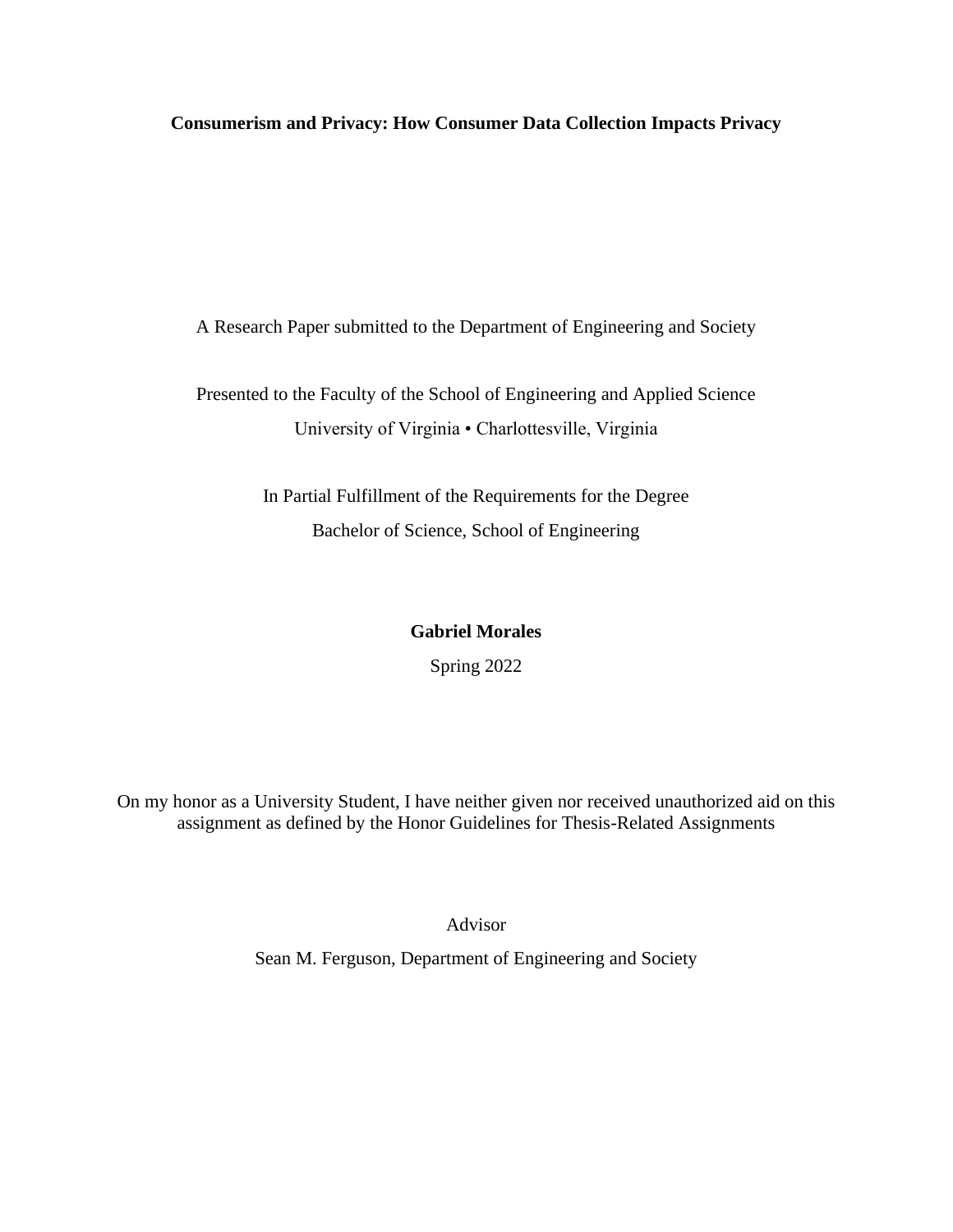### **Consumerism and Privacy: How Consumer Data Collection Impacts Privacy**

It is well known that almost all companies have gathered consumers' data to make business decisions that optimize profits. However, the rise of the internet has allowed corporations to use externally sourced data to develop databases that contain what is now called Big Data (VU, 2020). Much of this data is used to provide targeted advertisements and unique user experiences, but has also resulted in severe impacts on the privacy of the user's personal information and on consumer welfare.

Ashworth & Free (2006, p. 108) discuss how many of the practices used by tech companies to acquire this consumer information are either unavoidable or undetectable by users. This makes it so consumers are forced to either choose the convenience of these services or risk the misuse of their data. Additionally, researchers Kumar et al. (2010, pgs. 471-472) identify the concerns of untrustworthy agencies having personally identifiable information (PII) and "quasiidentifiers" (gender, age, and zip code) that can make users susceptible to re-identification through anonymized data. This can result from breaches of these agencies due to lack of proper security measures on PII or even experienced hackers who are able to bypass the agency's security. The authors explain the collection of these quasi-identifiers in general makes users statistically more susceptible to these "linking attacks" of re-identification. They suggest this can only be mitigated by introducing a new anonymity-preserving data collection technique or by not collecting the user's information if the agency does not meet the user's personal privacy constraints. Furthermore, André et al. (2017, p. 29) explains the paradox resulting from the use of artificial intelligence (AI) in micro-targeted marketing practices. They suggest that the over usage of micro-targeted marketing can sometimes backfire because consumers feel as though their ability to freely choose is inhibited by the AI technology that provides suggestions.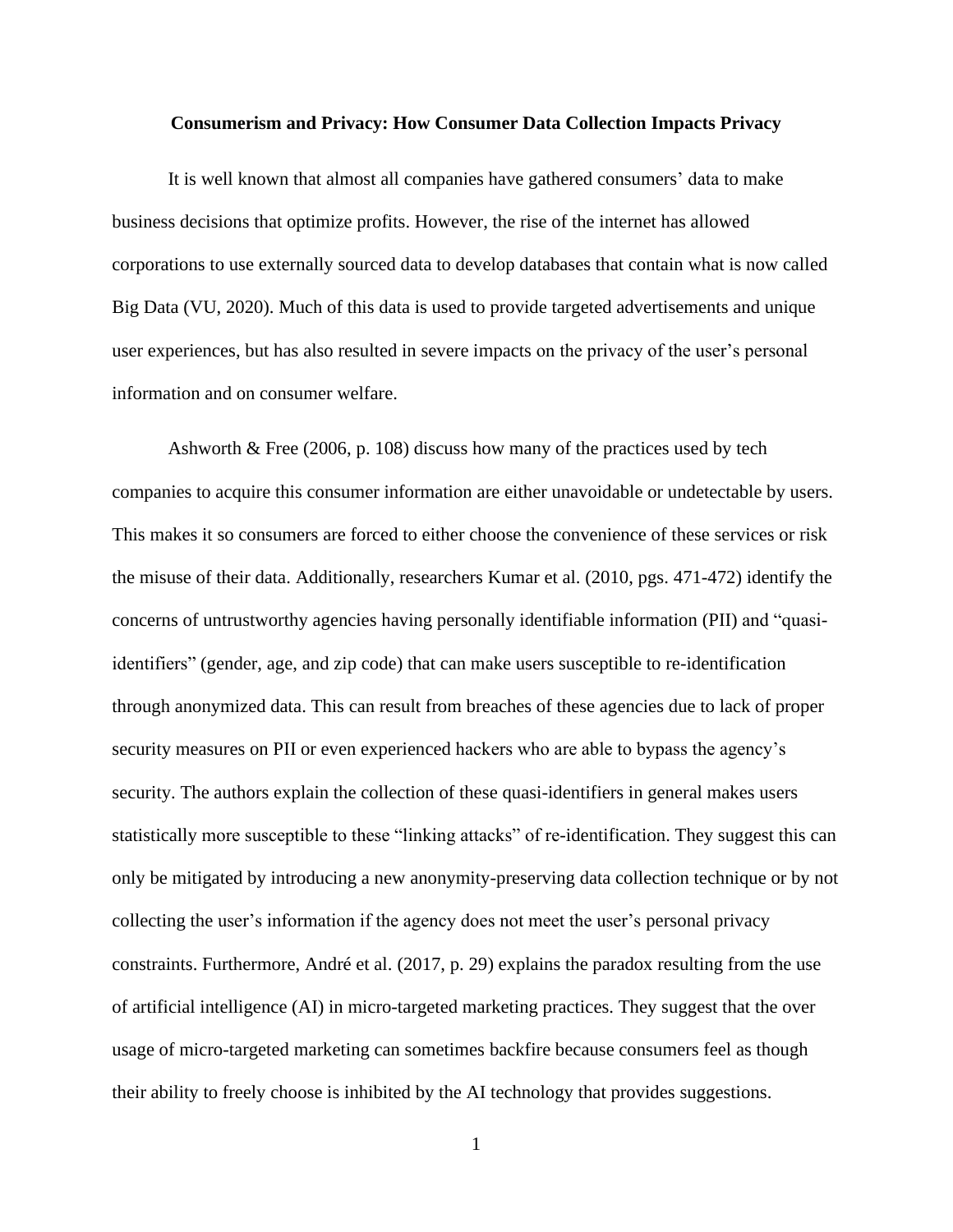Tensions over data privacy and illegitimate data collection by privacy advocates, civil libertarians, tech companies, and advertisers is explored through these stakeholders' own publications and existing scholarship evaluating the construction of these concerns.

## **Commodification of Privacy and Psychological Justice**

Previous research has been conducted by several individuals examining how different stakeholders analyze what data privacy is comprised of. For example, Baik (2020) conducts a case study on the California Consumer Privacy Act (CCPA) by examining the different points argued by corporate representatives and consumer advocates. They specifically identify seven major areas in which these stakeholders differed:

- The purpose of CCPA
- Definitions of personal information and consumer
- Operationalization of opt-out
- Non-discrimination rules
- Economic ramifications
- Consumer literacy
- Comparison with other privacy frameworks.

Using these seven identified areas, any form of legislation or policy can be examined from various perspectives and can provide insight on how each of the stakeholders feel they are impacted. These seven areas allow us to see each stakeholder's view on the purpose of a policy, what groups are being addressed, the expectation for opt-out procedures, policy biases towards a specific group, the policy's economic impacts, and how coherent the policy is to each stakeholder. Additionally, the author states in their findings that there are two frames of privacy,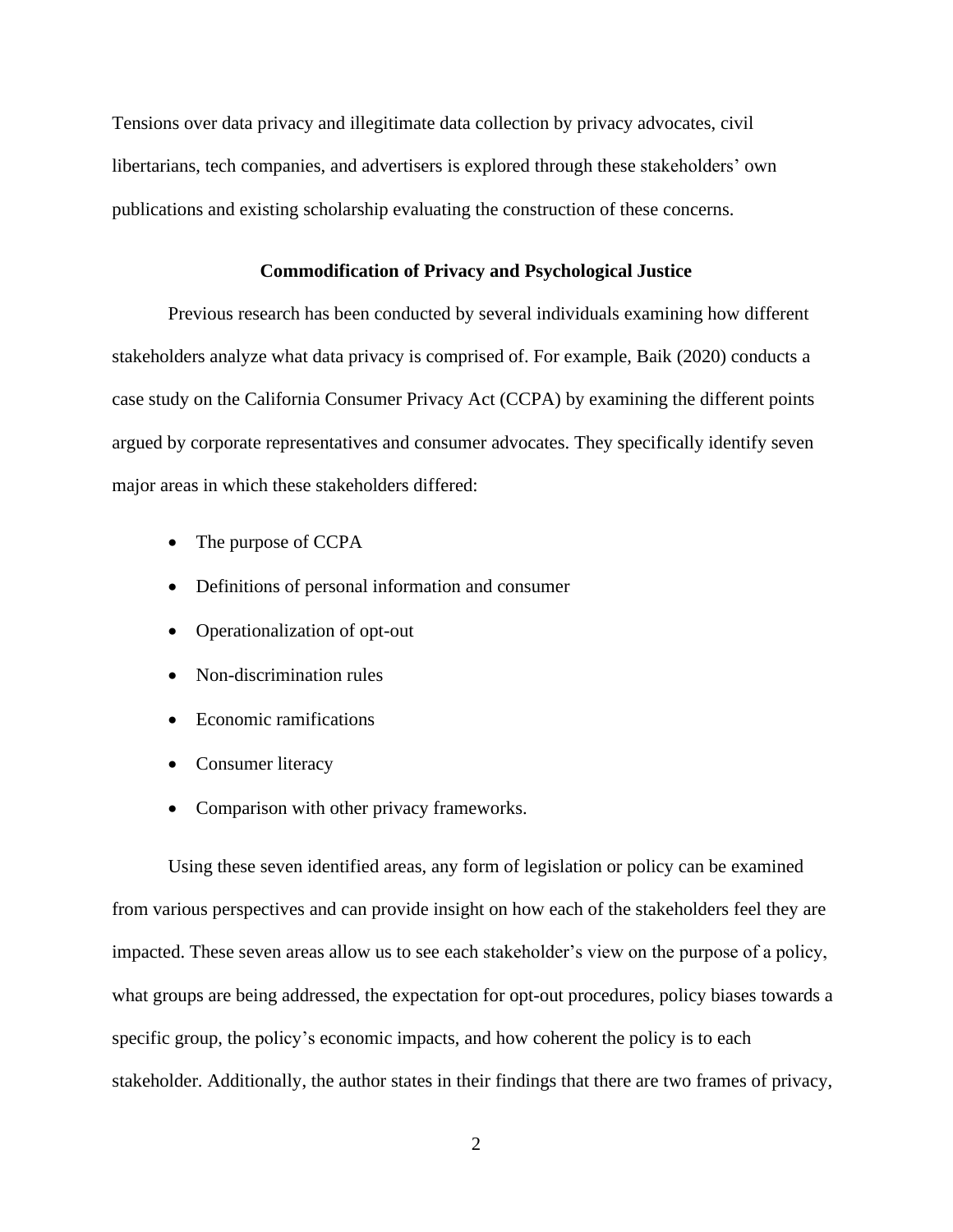where corporations view privacy as a commodity while consumers view it as a right. The goal of this author's research is to examine the dynamics that have shaped the United States privacy regulatory framework, specifically using CCPA as its reference since it was one of the first state privacy laws introduced in the U.S.

Additional research by Ashworth & Free (2006, pgs. 108-110), prior to the creation of CCPA, attempted to apply a psychologically informed understanding of how consumers and corporations conceptualize privacy concerns. They began by examining surveys and other research that have revealed that consumers care about their control over their personal information, especially when dealing with data collection techniques and its usage. Privacy concerns are heightened when consumers discover information is collected without their permission; however, there is less concern when permission is granted by the user. Furthermore, Ashworth & Free (2006, pg. 110-112) build off of the frame of exchange between consumer and a firm which is commonly seen in marketing interactions. This idea helps provide an understanding of how consumers can perceive this exchange as "unfair" when no benefit or negative outcome occurs as a result of providing personal information. Lastly, Ashworth & Free (2006, pgs. 112-116) use theories of psychological justice in an attempt to understand consumers' privacy concerns. Specifically, they examine distributive and procedural justice of consumers, where perceived justice references the outcomes of an event and procedural justice implies the fairness of the procedures involved. They suggest this knowledge of distributive and procedural justice can then be applied to current data collection techniques and help to understand how this idea of perceived justice affects the perception of what is considered a violation of one's privacy.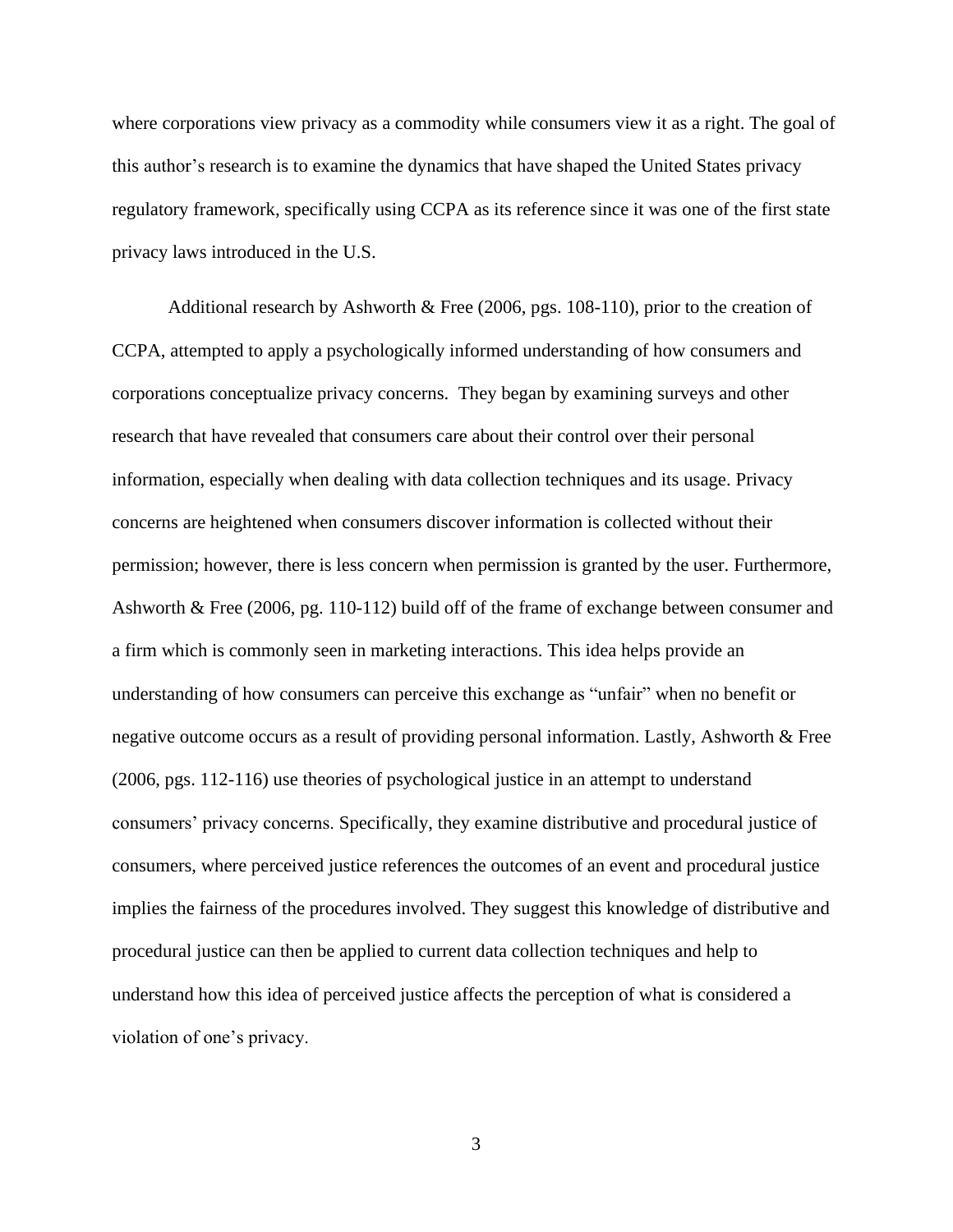The purpose of this document is to use both frameworks to focus on practices of data collection for targeted marketing, the specific stakeholders' beliefs in this debate, and their response to legislation and regulations such as CCPA. These stakeholders include the American Civil Liberties Union (ACLU), Privacy International (PI), the Digital Advertising Alliance (DAA), Facebook, and Google. Similar to Baik's research (2020), I will be examining the two frames of thinking of privacy as either a commodity or a right, while also concentrating on stakeholders' definitions of personal information, operationalization of opt-out, nondiscrimination rules, economic ramifications, consumer literacy, and comparisons with other privacy frameworks. Additionally, the examination of distributive and procedural justice explained by Ashworth & Free (2006) will also be used in defining each stakeholder's understanding of privacy and legitimate data collection.

### **Policy Studies of Stakeholders and Data Collection Practices**

# **American Civil Liberties Union (ACLU), Facebook, and Federal Privacy Legislation**

The ACLU is an organization that "works in courts, legislatures, and communities to defend and preserve the individual rights and liberties that the Constitution and the laws of the United States guarantee everyone in this country " (ACLU, n.d.). This group has been heavily involved in demanding tech corporations to no longer self-regulate but be held accountable by federal privacy legislation. The ACLU has several projects in place to examine the practices of these tech companies and identify what they claim to be illegitimate data collection practices for financial gain. For example, Gillmor (2018) who is a part of the ACLU Speech, Privacy, and Technology Project states that "Facebook and other massive web companies represent a strong push toward unaccountable centralized social control" through their services. Additionally, Gillmor (2018) adds how he has "never 'opted in' to Facebook or any of the other big social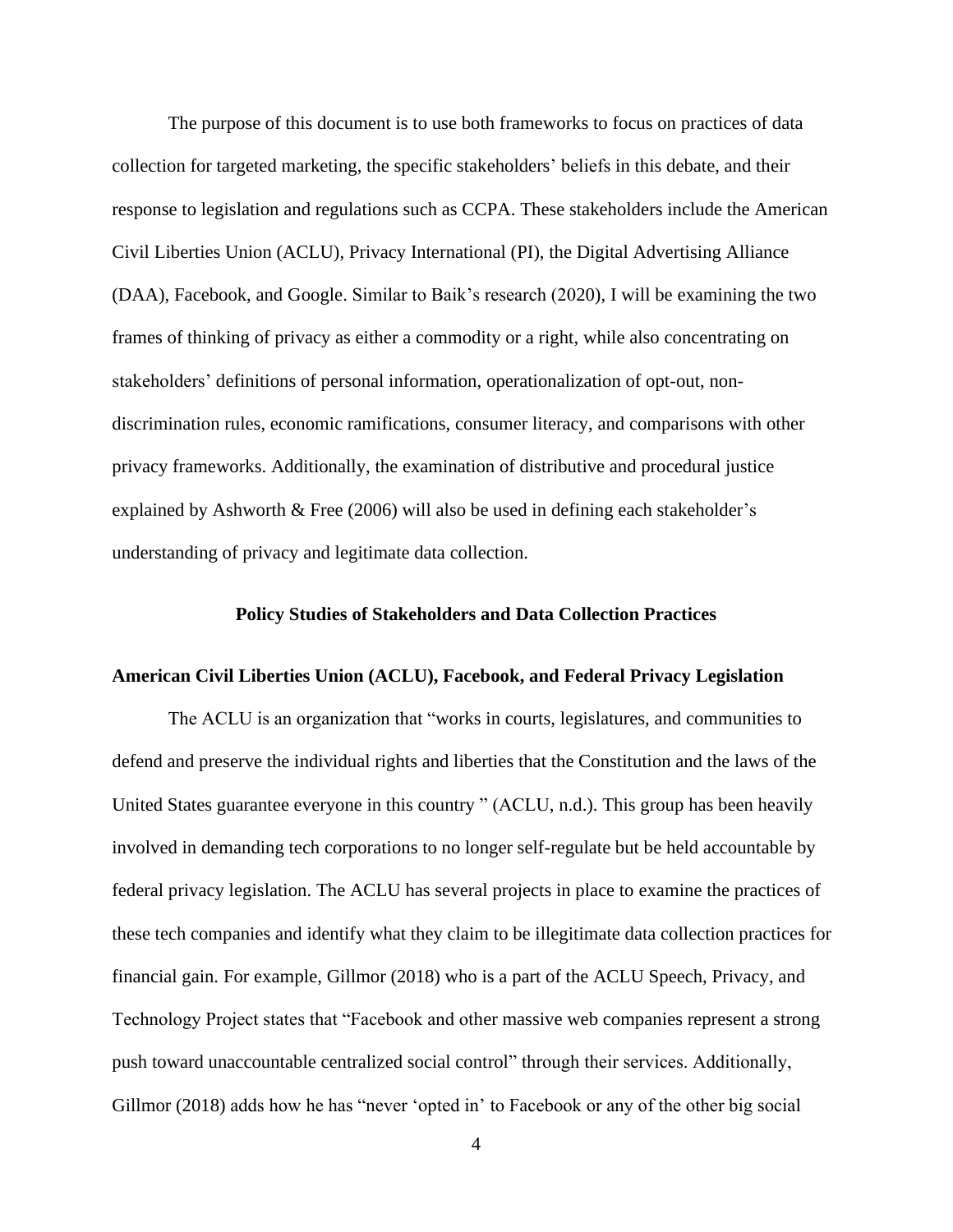networks", yet they are still able to create a detailed profile about him and his interests. This was done through connections of others on Facebook's platform or through his browsing habits that are linked through web pages that incorporate Facebook's like button into their content.

This case is a prime example of the operationalization of opt-in, where Gillmor (2018) states he feels as though there is no option for him to consent to Facebook's data collection practices since Facebook has a "globe-spanning surveillance and targeting network" that cannot be avoided by internet users. This relates to the procedural justice of Facebook's data collection practices, where consumer advocates like Gillmor feel as though Facebook has crossed over the boundary of consent and attached itself to users who have explicitly avoided agreeing to its terms of service. Additionally, the discussion of privilege and discrimination is addressed by Gillmor as he describes how protection of privacy can be directly related to social contexts; those who cannot afford the time and expense to communicate with electoral representatives and political allies via other channels are forced to utilize social networks such as Facebook in order to communicate. Gillmor argues this results in privacy becoming a luxury good as many individuals such as journalists, organizers, politicians, and others feel the need to use Facebook for its scale and connectivity to other individuals while sacrificing their own personal privacy for this service.

After the passage of CCPA, the ACLU Senior Legislative Counsel Neema Singh Guliani (2018) warned that the tech industry's push from self-regulation to federal privacy legislation should not be seen as tech companies' efforts to have consumers' best interests in mind. Guliani (2018) believes these actions are "companies' efforts to weaken state-level consumer privacy protections." Guliani lists several state legislation efforts, such as the CCPA and Illinois legislation setting limits on commercial collection and storage of biometric information, that have resulted in the protection of consumer privacy. However, Guliani (2018) suggests that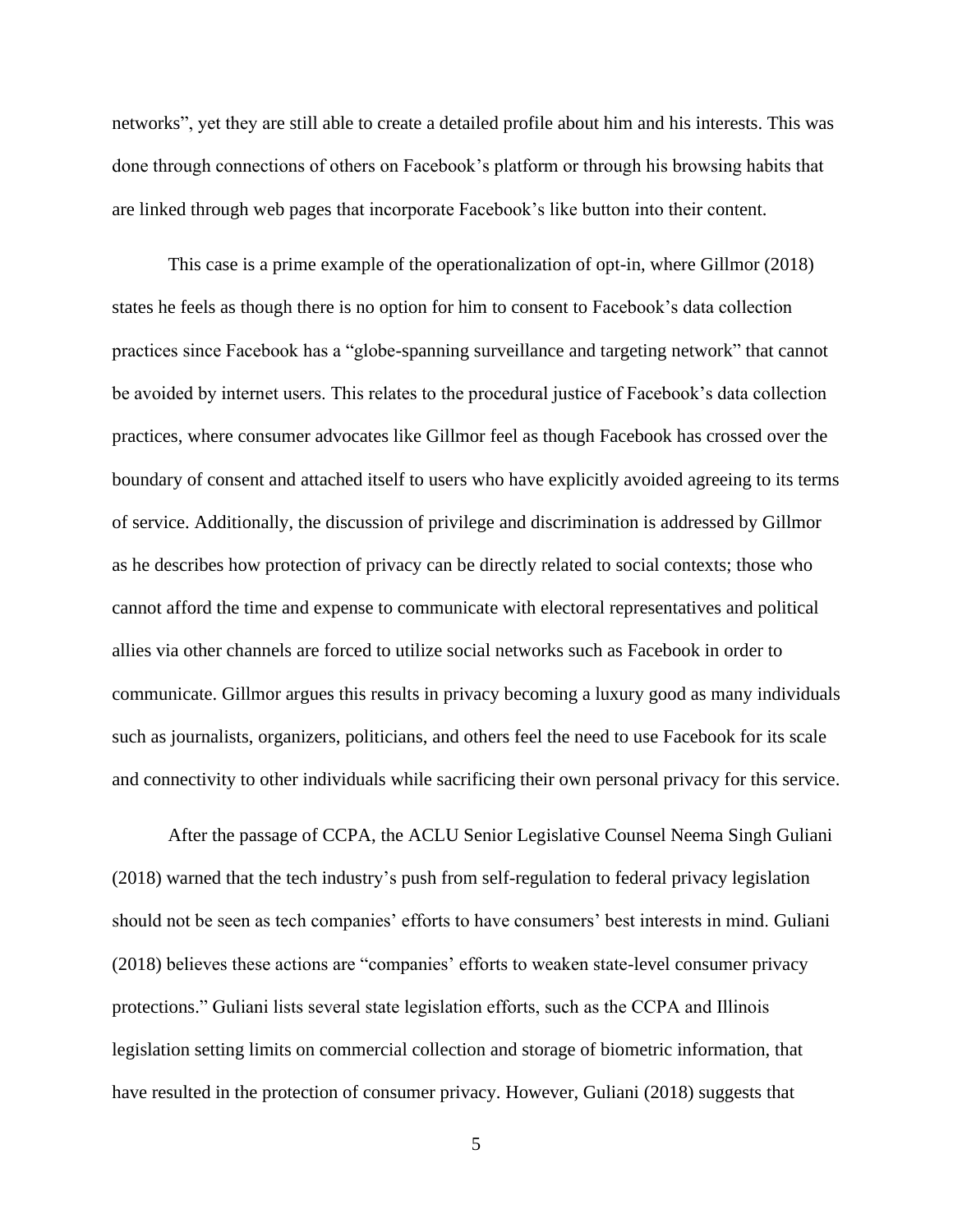private companies are seeking to put a stop to this by creating a "federal privacy framework that preempts state law." The lobbying effort of The Internet Association (which represents digital companies like Amazon, Airbnb, Google, etc.) and other tech companies (Facebook, IBM, and Microsoft) to push for these preemptive laws is seen by Guliani (2018) as an effort to create a federal law "wiping out — otherwise known as preempting — state protections." She argues this would be a "bad deal for consumers" because it would "likely put existing consumer protections, many of which are state-led, on the chopping block and leave states bound by a federal law that could prevent additional consumer privacy protections from ever seeing the light of day. State regulators could lose the authority to sue or fine companies that violate their laws. And consumers may even be barred from taking companies to court" (Guliani, 2018). This leads to her suggestion that federal legislation should not be avoided, rather that:

"any such legislation must put consumers in control of their own data. It must require companies to clearly inform consumers about their data practices and get consent to retain, share or otherwise use consumer data. It must address coercive practices that condition services on consumers' consent to unnecessary data collection, and put in place limits on how data can be retained and used. And, perhaps most importantly, it must give the government a large stick for enforcement and consumers a way to take companies to court that violate privacy." (Guliani, 2018)

It is clear from Giuliani's points that there is a reference to exchange between companies and consumers that, with the passage of federal legislation, could potentially threaten the current state protections in place that are allowing this exchange to move closer to "fairness". Furthermore, Giuliani hints at the idea of unfair distributive justice that could result from the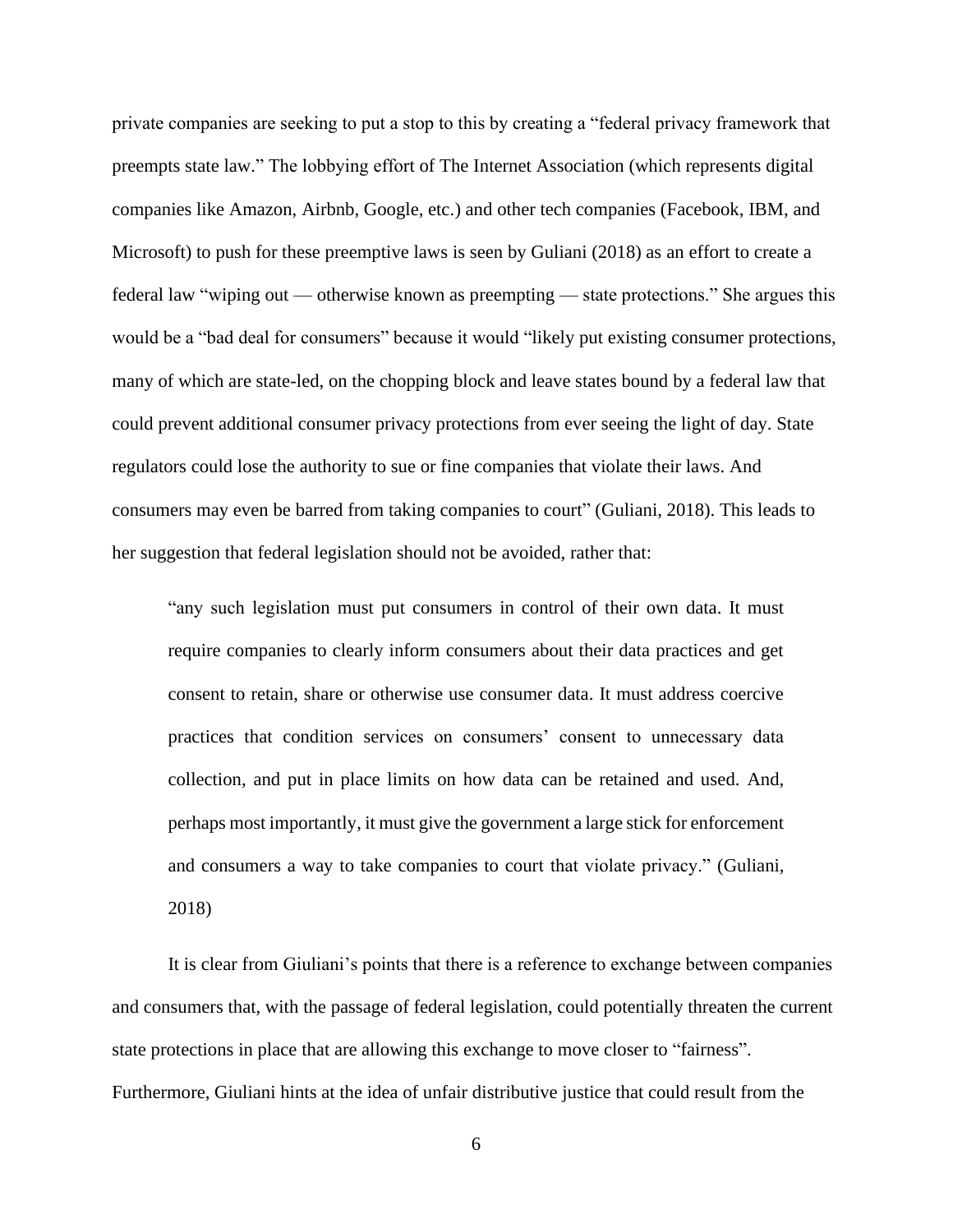implementation of generalized federal regulation, where the outcomes could solely benefit tech companies by allowing them to avoid prosecution by consumers for unlawful use of personal data.

#### **Privacy International (PI) and Google/Alphabet Inc.**

PI is another privacy advocate that has identified international tech companies that have shifted their focus to collecting large amounts of personal data, sometimes at the expense of the user, in order to better target their advertisements to consumers and remain competitive (PI, n.d.b). Specifically, PI explains how advertisement technology (AdTech) makes sense in that it provides users with free websites and services while allowing websites and developers to monetize their products and advertisers to reach their audiences (PI, n.d.a). However, PI (n.d.a) argues that in the past decade, AdTech has become increasingly more invasive with data collection in order to create effective targeted advertising. Furthermore, PI states that many of the advertisements can be discriminatory, manipulative, limit user control over how their data is being shared with third parties, and that shared personal data can come with a growing security risk if the data is breached or not protected. With these identified risks of AdTech, PI has taken strong efforts to support legislation such as the General Data Protection Regulation (GDPR) set by the EU and has attempted to hold companies accountable that may be practicing privacyviolating techniques for data collection.

In terms of the United States, PI has specifically identified Google as one of many "gatekeepers" that regulates how users access information on the web. They state that data collection is a way for large companies to dominate in the digital economy and has caused companies to overstep the boundary of "'just' affecting the realm of digital advertising" (PI, n.d.b). In an effort to protect the privacy of consumers, PI's Advocacy and Policy Team Lead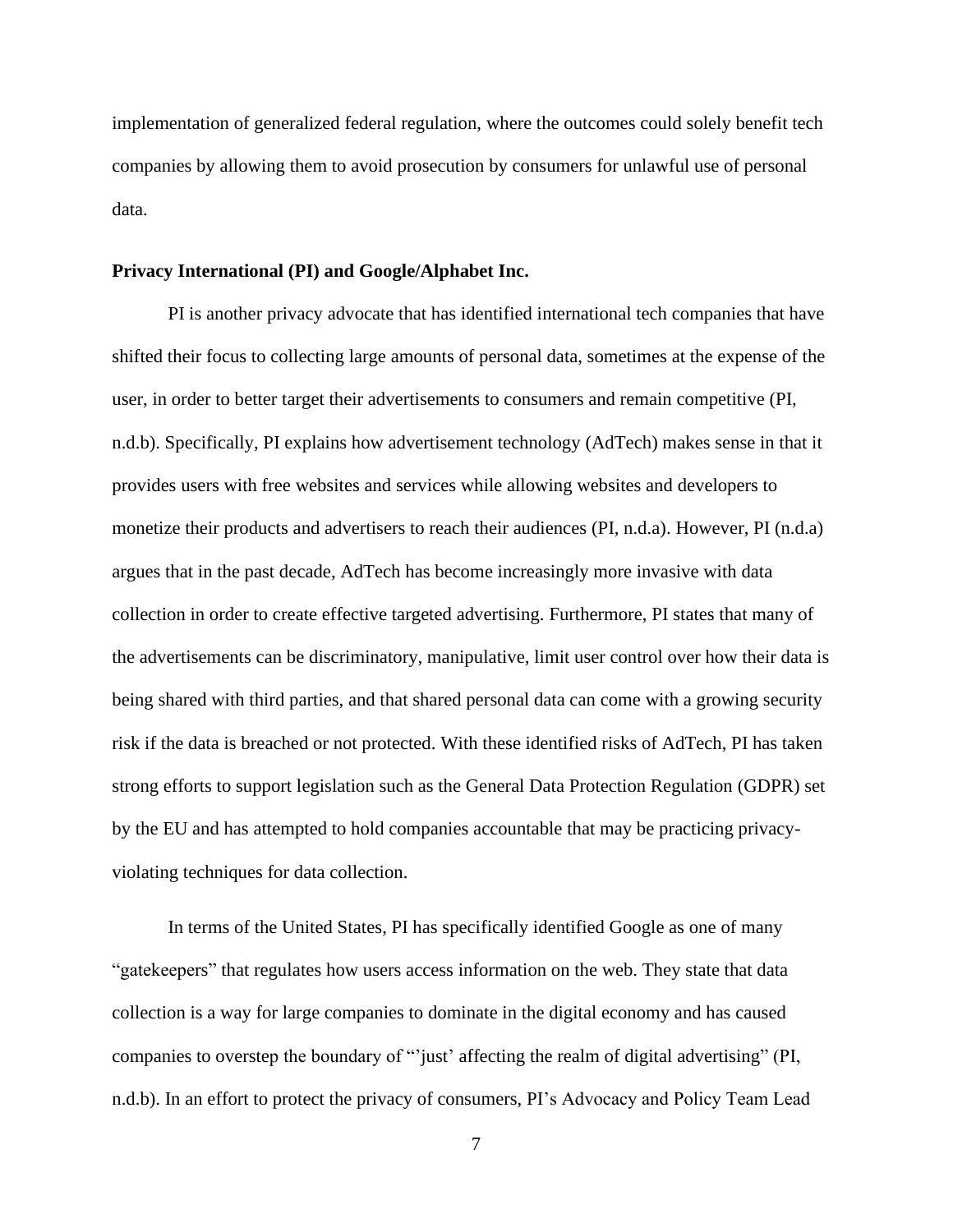Tomaso Falchetta (2018) submitted a letter of comments to the Federal Trade Commission (FTC) covering several issues relating to the topic of the "intersection between privacy, big data and competition" (p. 1). In this letter, he encourages the FTC to examine the "information and power asymmetry between companies and users" which he argues has "significant implications for the privacy of users and for competition"(Falchetta, 2018, p. 1). Expanding upon this, he examines the pronounced power asymmetry where companies rely on consent for processing personal data. This places users in a position where they are forced to consent or else remain without access to the company's services. Falchetta (2018) states that this is an "imposition of terms and conditions that lock users into using services with poor privacy safeguards" (p. 2) and believes it is the direct result of business models of dominant companies that increasingly rely on users' data.

Further into the letter, he continues explaining how companies who exploit personal data often then view privacy and data protection legislation as a threat to their business model. He directly addresses Facebook who fears its "business may be negatively affected by privacy, data protection, consumer and competition laws" (Falchetta, 2018, p. 4). He also cites Google's parent company Alphabet Inc. and its 2017 Annual Report to the US Securities and Exchange Commission where it argues that "these legislative and regulatory proposals, if adopted . . . could, in addition to the possibility of fines, result in an order requiring that we change our data practices, which could have an adverse effect on our business and results of operations. Complying with these various laws could cause us to incur substantial costs or require us to change our business practices in a manner adverse to our business" (Falchetta, 2018, p. 4).

Falchetta believes this is because of a lack of competition in the market, resulting in current dominant companies not having the incentive to implement practices that promote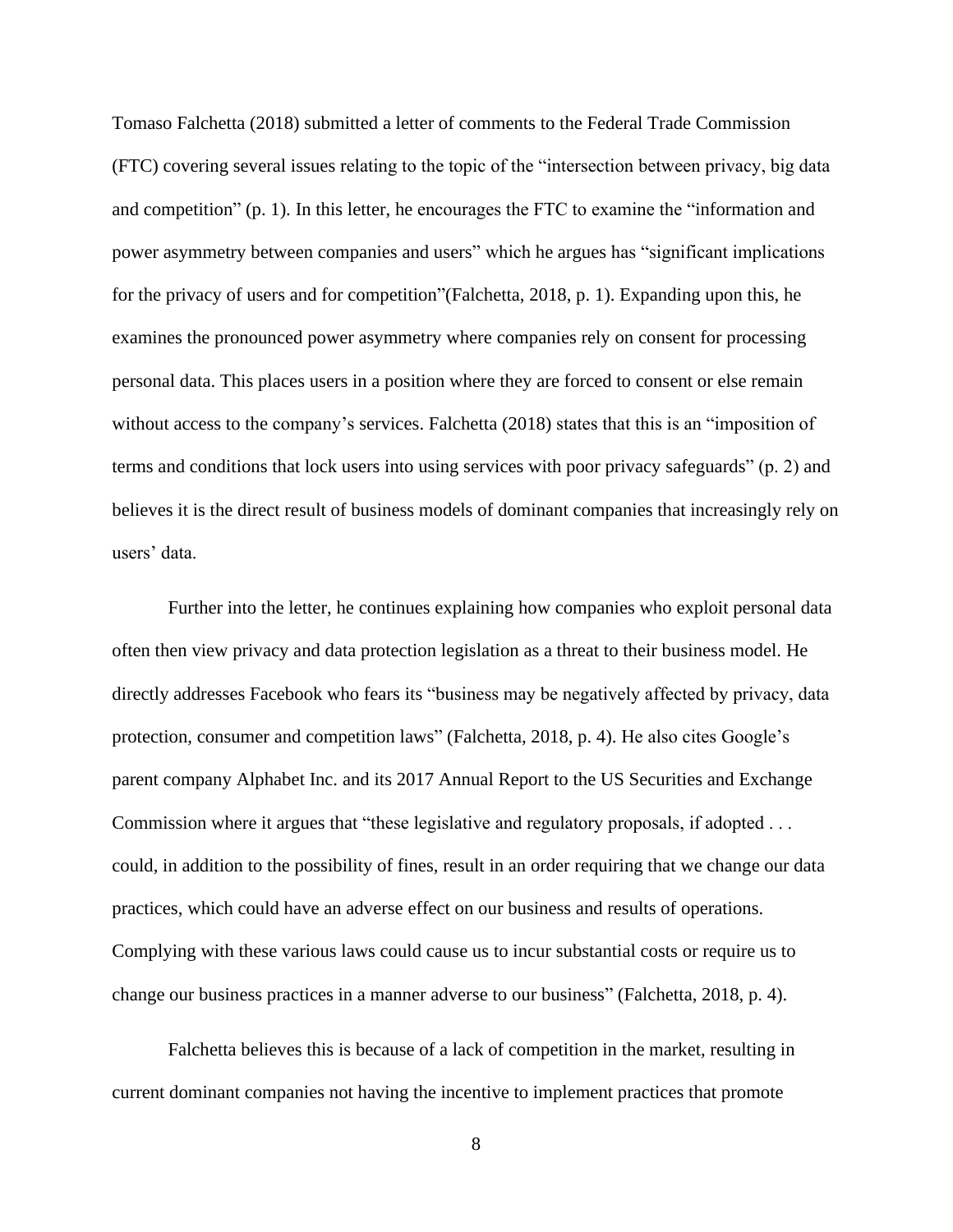individual privacy. Additionally, he even notes that companies with market power can even seek to exclude privacy enhancing players to prevent competition from entering the market. An example from the letter is Google's ban of a mobile ad-blocker called Disconnect from the Google Play Store, which resulted in a \$5.1 billion fine from the European anti-trust authority (Falchetta, 2018, p. 4). He closes section two of this letter, urging the FTC to develop explicit guidance on having privacy standards as "part of any assessment of the quality of a digital service for the purpose of determining competitiveness of a market " (Falchetta, 2018, p. 4).

All of the arguments made by PI can be viewed through the lens of exchange discussed by Ashworth & Free (2006) and the economic ramifications mentioned in Baik's (2020) work. Falchetta's first point about users choosing either services or privacy underscores this tension of exchange and how PI views this as unfair for consumers. This goes even a step further when referring to the "power asymmetry", which highlights the lack of distributive justice in the eyes of consumers. The injustice, from PI's point of view, is that companies are forcing users to relinquish their data and personal privacy so that companies can profit by using provided data to create targeted advertisements on their web services. For the consumer, there appears to be no advantages in this exchange since they not only sacrifice their privacy for services, but are now being targeted through advertisements based on this information they have given companies consent to collect.

On the other side of the debate, tech companies see privacy legislation as an economic ramification to their current business models as quoted by Falchetta in the Alphabet Inc.'s Form 10-K 2017 Annual Report (Alphabet Inc., 2017). Several times in the annual report, Alphabet Inc. (2017) refers to legislation like GDPR and CCPA as being "adverse to our business" because it will cause the company to "incur costs or require us [Alphabet Inc.] to change our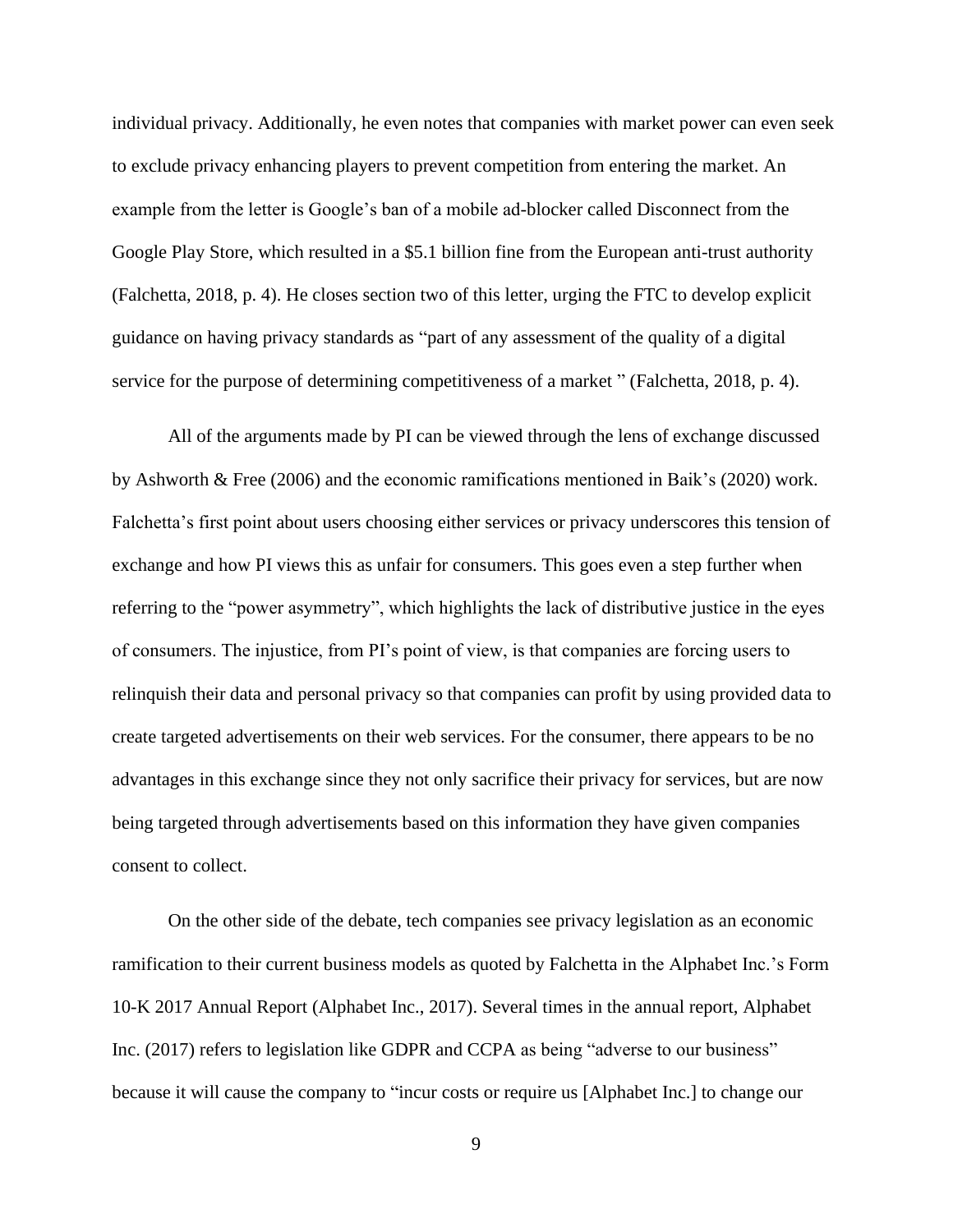business practices" (p.11). Alphabet Inc. seems to emphasize the point of privacy regulations as a severe cost to its company, especially if it requires change to its current and very profitable business model. This is where PI argues on the subject of economic ramifications, saying that the lack of these standards and tech companies' willingness to adopt new practices is because of the fear of losing market power. Furthermore, PI argues that this is the result of privacy being seen as "a mere economic asset" by tech companies, rather than a right where "data protection laws must be construed as capable of limiting the application of competition law, when such application would result in a violation of users' rights to privacy and data protection" (Falchetta, 2018, p. 5).

#### **Digital Advertising Alliance (DAA) and Self-Regulation Principles**

The DAA is a collection of advertising and marketing trade associations that "establishes and enforces responsible privacy practices across the industry for relevant digital advertising" while also striving for transparency and control on the use of multi-site data and cross-app data gathering (DAA, n.d.a). The DAA has designed several principles for advertising practices and uses the BBBNP and ANA to investigate and enforce any violations that consumers, business entities, or other stakeholders have observed (DAA, n.d.b). Through these actions to enforce violations of consumer privacy, the DAA has been commended by the FTC in its efforts to "inform consumers of data practices, allow consumers to opt out of behavioral advertising, maintain reasonable security for the data collected, and refrain from using sensitive information for behavioral advertising without consumers' opt-in consent" (FTC, 2017, p. 1). The FTC Cross Device Tracking report (2017) also highlights the DAA as one of the leading organizations to specify guidance and provide principles to apply to online behavioral advertising. This made it a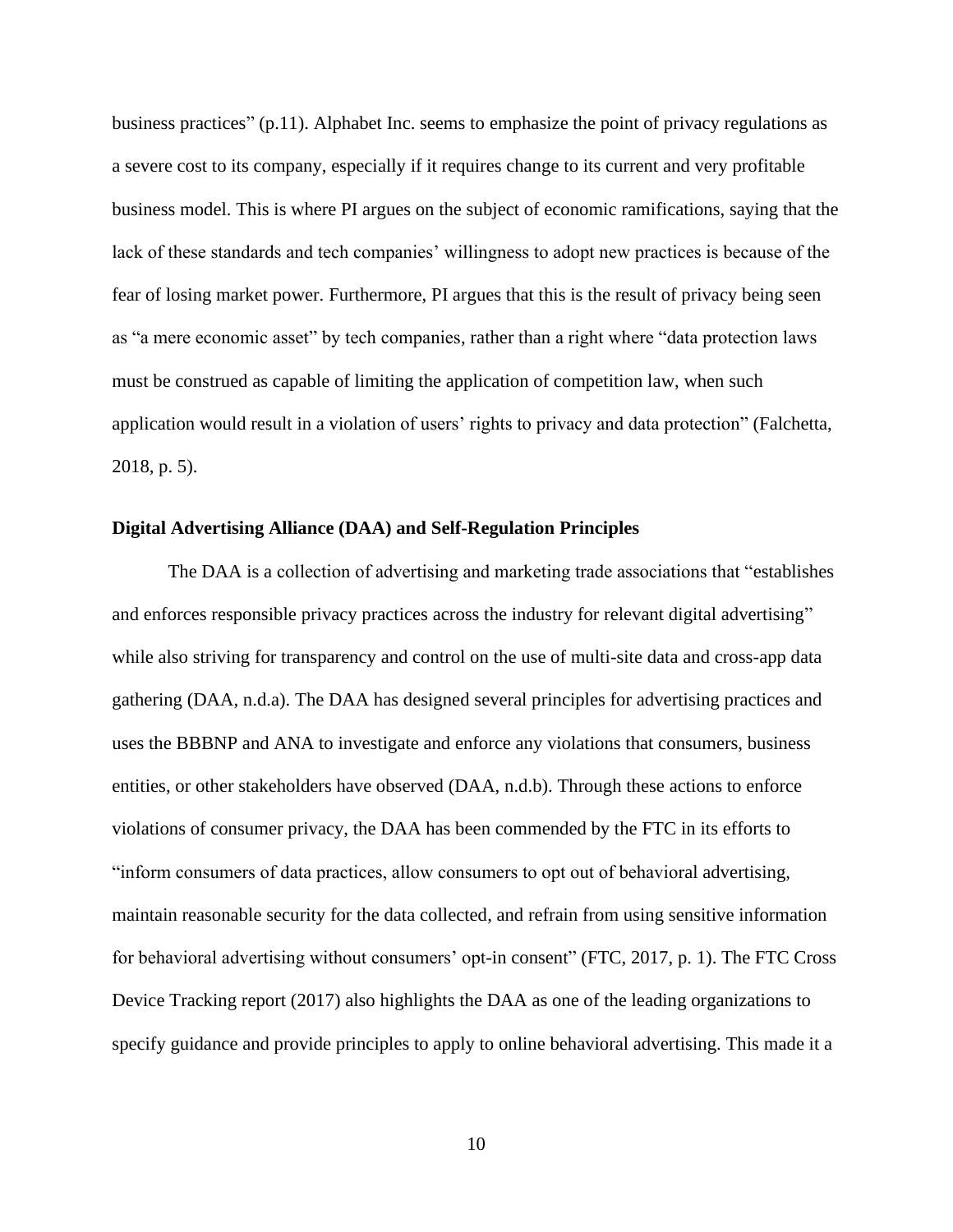distinguished organization that has been highly influential in the debate of data collection and targeted advertising.

In the DAA's (2009) Self-Regulator Principles for Online Behavioral Advertising, there are 7 principles present that correspond to the "'Self-Regulatory Principles for Online Behavioral Advertising' proposed by the Federal Trade Commission in February 2009" (p. 1). Additionally, the DAA (2009) defines behavioral advertising as "the collection of data online from a particular computer or device regarding Web viewing behaviors over time and across non-affiliate Web sites for the purpose of using such data to predict user preferences or interests to deliver advertising to that computer or device based on the preferences or interests inferred from such Web viewing behaviors" (p. 2). This definition sets the stage for how the DAA plans to explain the principles it will enforce. The 7 principles listed in the document are education, transparency, consumer control, data security, material changes, sensitive data, and accountability. These principles are defined as educating consumers about online behavioral advertising, fully disclosing and informing consumers about data collection, giving the consumer the choice to have data collected, the need for reasonable security, obtaining consent by the consumer for data collection changes, recognizing certain data is more sensitive than others, and having entities that will hold companies accountable to uphold these principles. Following the definition and need for these principles, the DAA gives clear steps for data collection entities to take which allows consumers to opt-out of data collection and also provide notifications at each stage of the data collection process so the consumer is aware of when and how their data is being used.

From these principles, it is clear that the DAA is heavily focused on data collection transparency with consumers and giving them the opportunity to opt-out during any stage of a company's collection process. They also focus on having strong consumer literacy where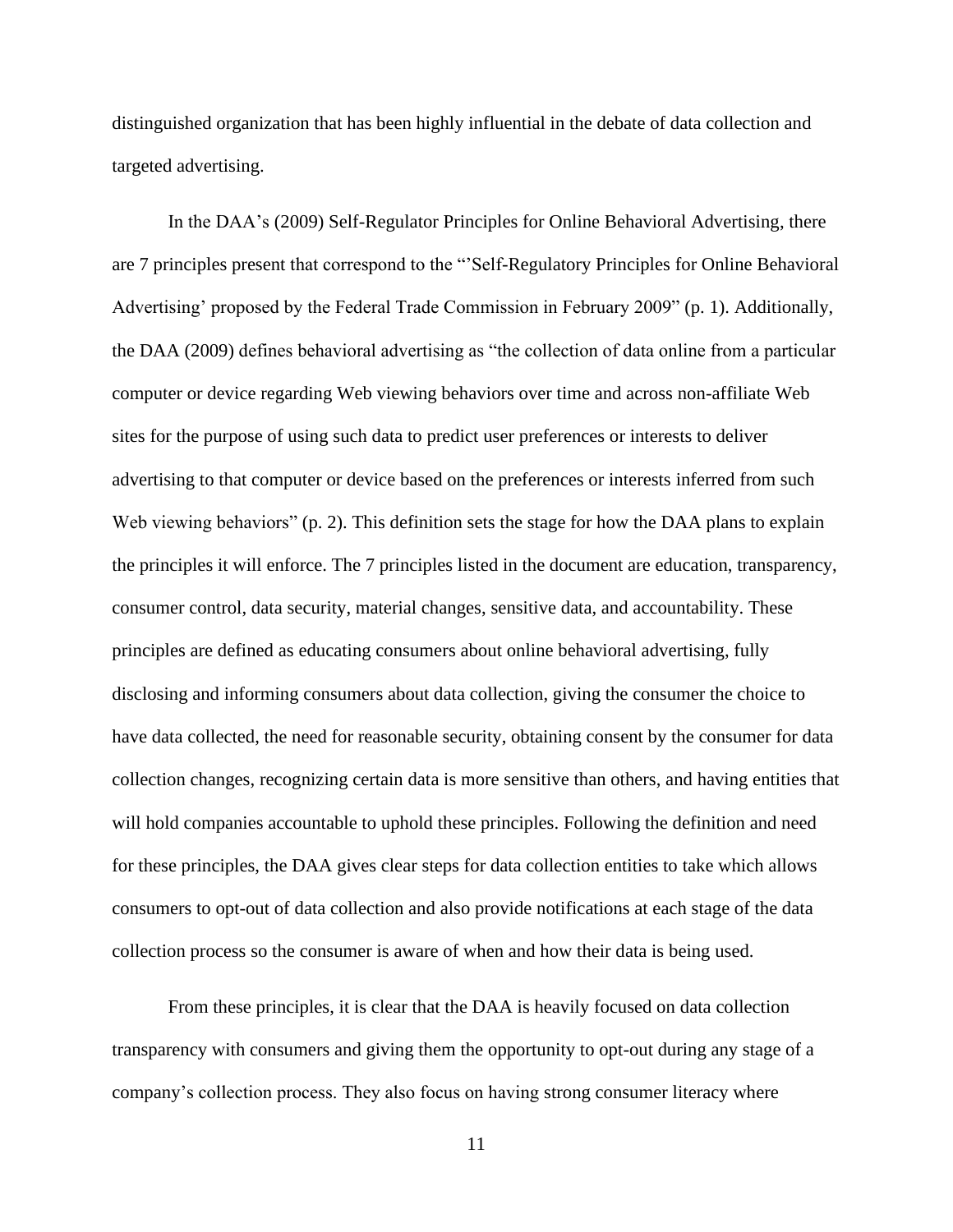consumers are aware of what type of personal data is being used and requiring companies to request consent whenever they plan on collecting new information. Most of these principles and practices suggested by the DAA focus on the procedural justice found in a company's data collection practices. The DAA views that a just practice of data collection requires that if companies want to have access to a consumer's set of data and use it across several device platforms, then they must inform the user of how it is distributing this data across devices, to what third-parties it is being shared with, and allowing the consumer to choose if they wish for this transfer to occur. This view of procedural justice ultimately argues that a single instance of consent to data collection on a device or platform should not be assumed to be carried over to other connected devices or related platforms unless explicitly agreed to by the consumer.

# **Conclusion**

Data collection is still a growing issue that has begun to reach the discussion floor of many state and national legislatures in the United States. This paper has shed light on a few of the prominent figures involved in the development of these federal regulations, each with their own ideas of how equitable legislation for both consumers and tech companies should be constructed. As mentioned in Ashworth & Free's (2006) work, many of the arguments can be boiled down to the idea of exchange between consumers and companies, all of which have components of distributed and procedural justice. Additionally, as Baik (2020) alludes to in their work, much of these conflicts on justice lie within a mis-communication between the stakeholders on what opt-out, non-discrimination rules, economic ramifications, and consumer privacy should look like in a legal framework. Overall, these stakeholders mentioned have continued to test the current standards of consumer privacy in an effort to find the balance between providing an efficient and personalized experience while still respecting the privacy of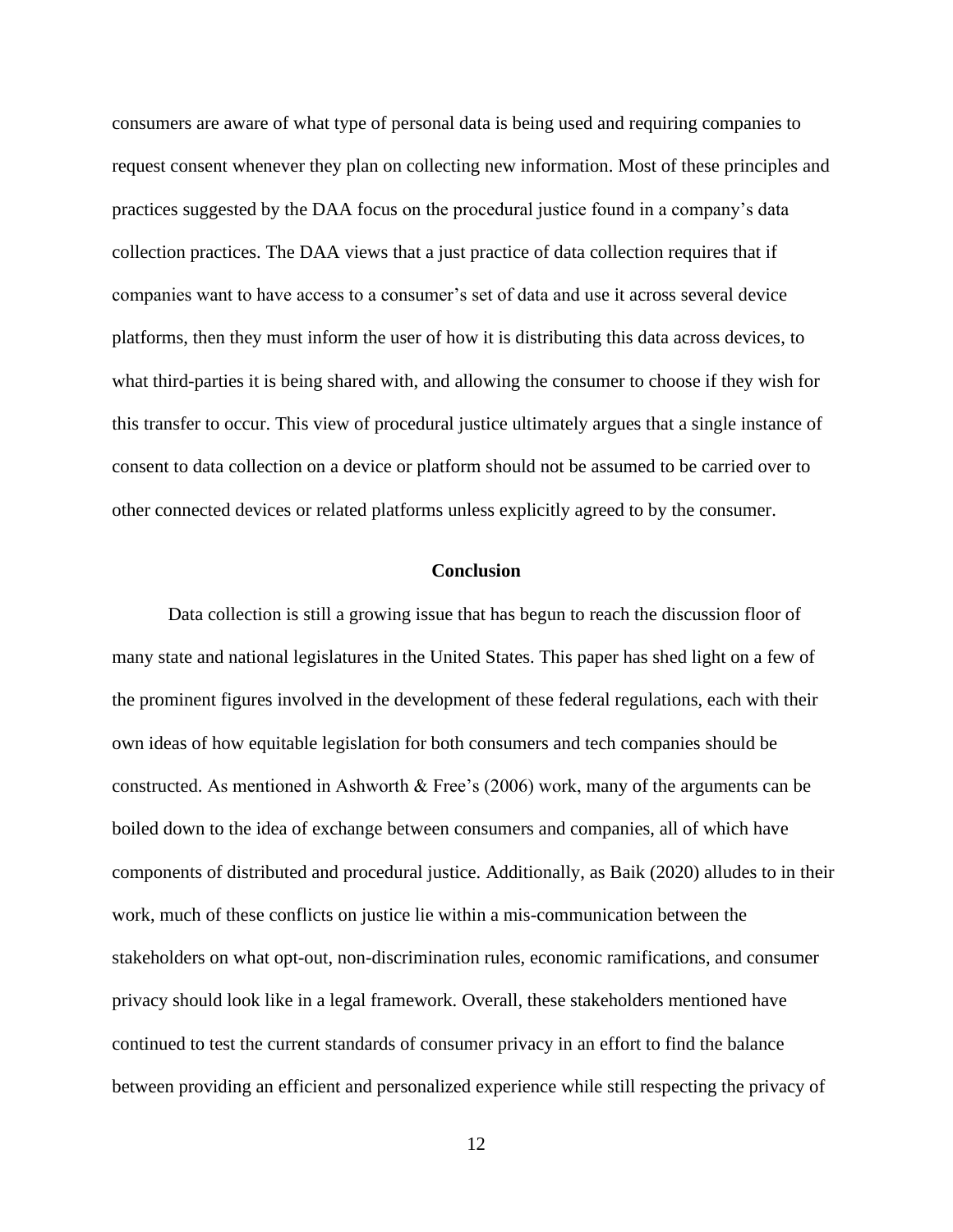each user. This has opened the door to a deeper exploration of the practical and social impact that these digital services have on consumers in the United States and will continue to lay the foundation for future data-dependent services and federal legislation.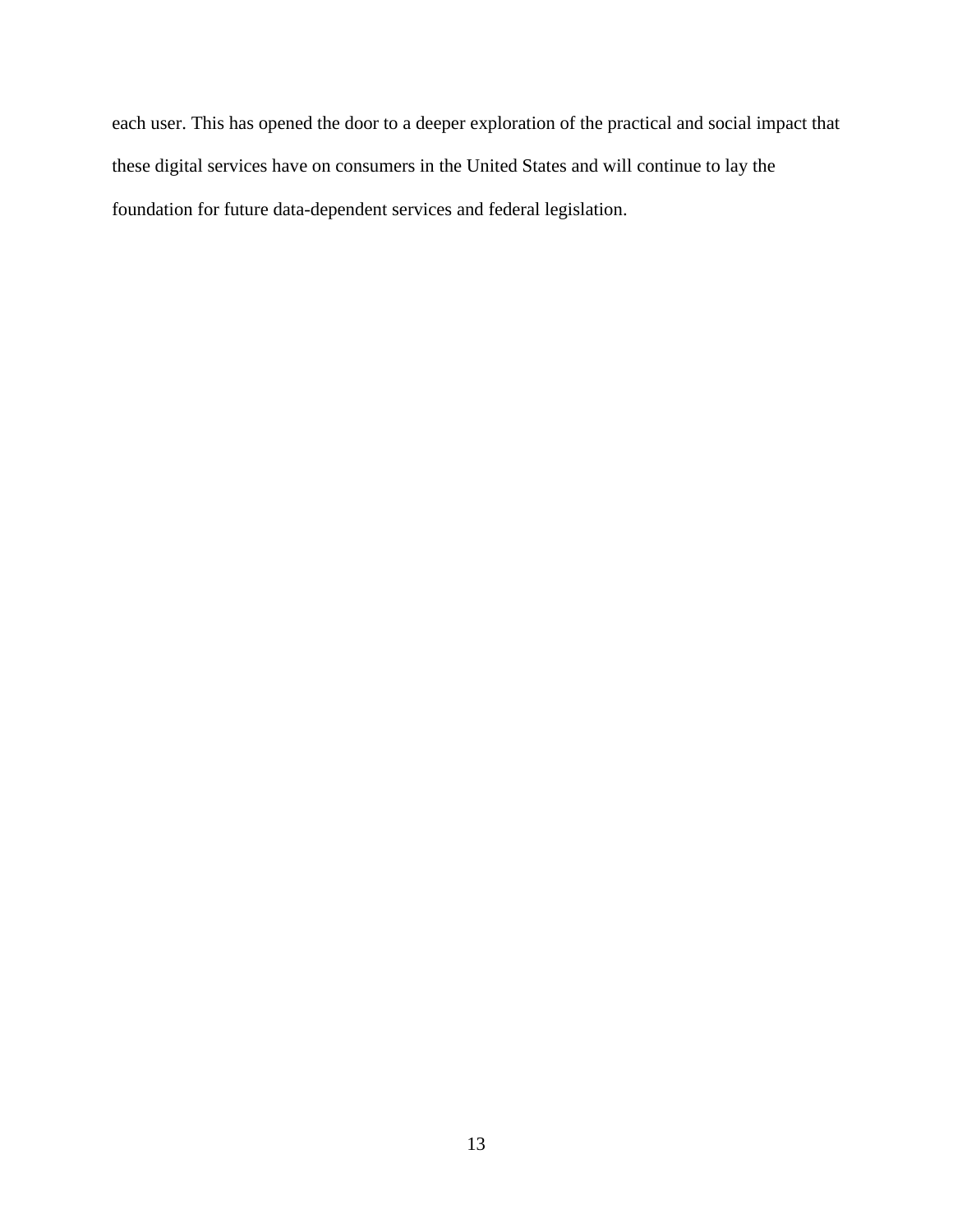## **References**

ACLU (n.d.). American Civil Liberties Union. Consumer privacy. https://www.aclu.org/issues/privacy-technology/consumer-privacy.

Alphabet Incorporated. (2017). Annual Report 2017. https://abc.xyz/investor/static/pdf/20171231\_alphabet\_10K.pdf

- André, Q., Carmon, Z., Wertenbroch, K., Crum, A., Frank, D., Goldstein, W., Huber, J., van Boven, L., Weber, B., & amp; Yang, H. (2017). Consumer choice and autonomy in the age of Artificial Intelligence and big data. *Customer Needs and Solutions*, *5*(1-2), 28–37. https://doi.org/10.1007/s40547-017-0085-8
- Ashworth, L., & Free, C. (2006). Marketing Dataveillance and Digital Privacy: Using Theories of Justice to Understand Consumers' Online Privacy Concerns. *Journal of Business Ethics, 67*, 107–123.<https://doi.org/10.1007/s10551-006-9007-7>
- Baik, J. (2020). Data Privacy against innovation or against discrimination?: The case of the california consumer privacy act (CCPA). *Telematics and Informatics, 52*, 101431. https://doi.org/10.1016/j.tele.2020.101431
- DAA. (n.d.). Digital Advertising Alliance. About the Digital Advertising Alliance. https://digitaladvertisingalliance.org/about
- DAA. (n.d.). Digital Advertising Alliance. Enforcement. <https://digitaladvertisingalliance.org/enforcement>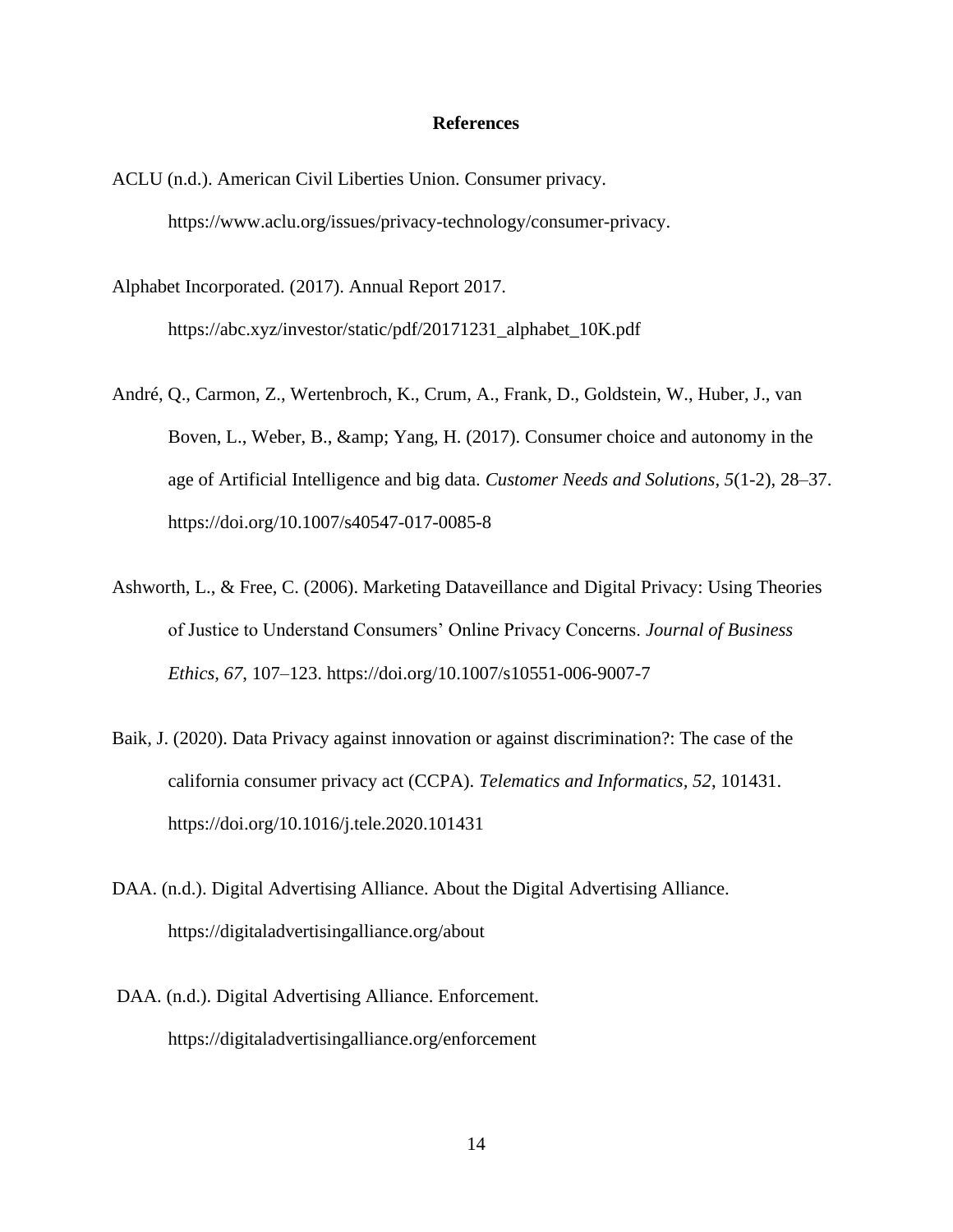- DAA. (July, 2009). Digital Advertising Alliance. Self-Regulatory Principles for Online Behavioral Advertising. https://digitaladvertisingalliance.org/sites/aboutads/files/DAA\_files/seven-principles-07- 01-09.pdf
- Falchetta, T. (August 20, 2018). *Submission to the US Federal Trade Commission on the intersection between privacy, big data, and competition* [Electronic Letter]. https://privacyinternational.org/sites/default/files/2018- 09/PI%20comments%20on%20FTC%20Consultation%2020%20August%202018.pdf
- FTC. (2017, January). Federal Trade Commission. Cross Device Tracking: An FTC Staff Report. https://www.ftc.gov/system/files/documents/reports/cross-device-tracking-federal-tradecommission-staff-report-january-2017/ftc\_cross-device\_tracking\_report\_1-23-17.pdf
- Gillmor, D. K. (2018, April 5). Facebook is tracking me even though I'm not on Facebook. American Civil Liberties Union. [https://www.aclu.org/blog/privacy-technology/internet](https://www.aclu.org/blog/privacy-technology/internet-privacy/facebook-tracking-me-even-though-im-not-facebook)[privacy/facebook-tracking-me-even-though-im-not-facebook](https://www.aclu.org/blog/privacy-technology/internet-privacy/facebook-tracking-me-even-though-im-not-facebook)
- Guliani, N. S. (2018, October 5). Don't be fooled by the tech industry's push for federal privacy legislation. American Civil Liberties Union. [https://www.aclu.org/blog/privacy](https://www.aclu.org/blog/privacy-technology/internet-privacy/dont-be-fooled-tech-industrys-push-federal-privacy)[technology/internet-privacy/dont-be-fooled-tech-industrys-push-federal-privacy](https://www.aclu.org/blog/privacy-technology/internet-privacy/dont-be-fooled-tech-industrys-push-federal-privacy)
- Kumar, R., Gopal, R., & Garfinkel, R. (2010). Freedom of Privacy: Anonymous Data Collection with Respondent-Defined Privacy Protection. *Informs Journal on Computing, 22*(3), 471- 481.<https://doi.org/10.1287/ijoc.1090.0364>